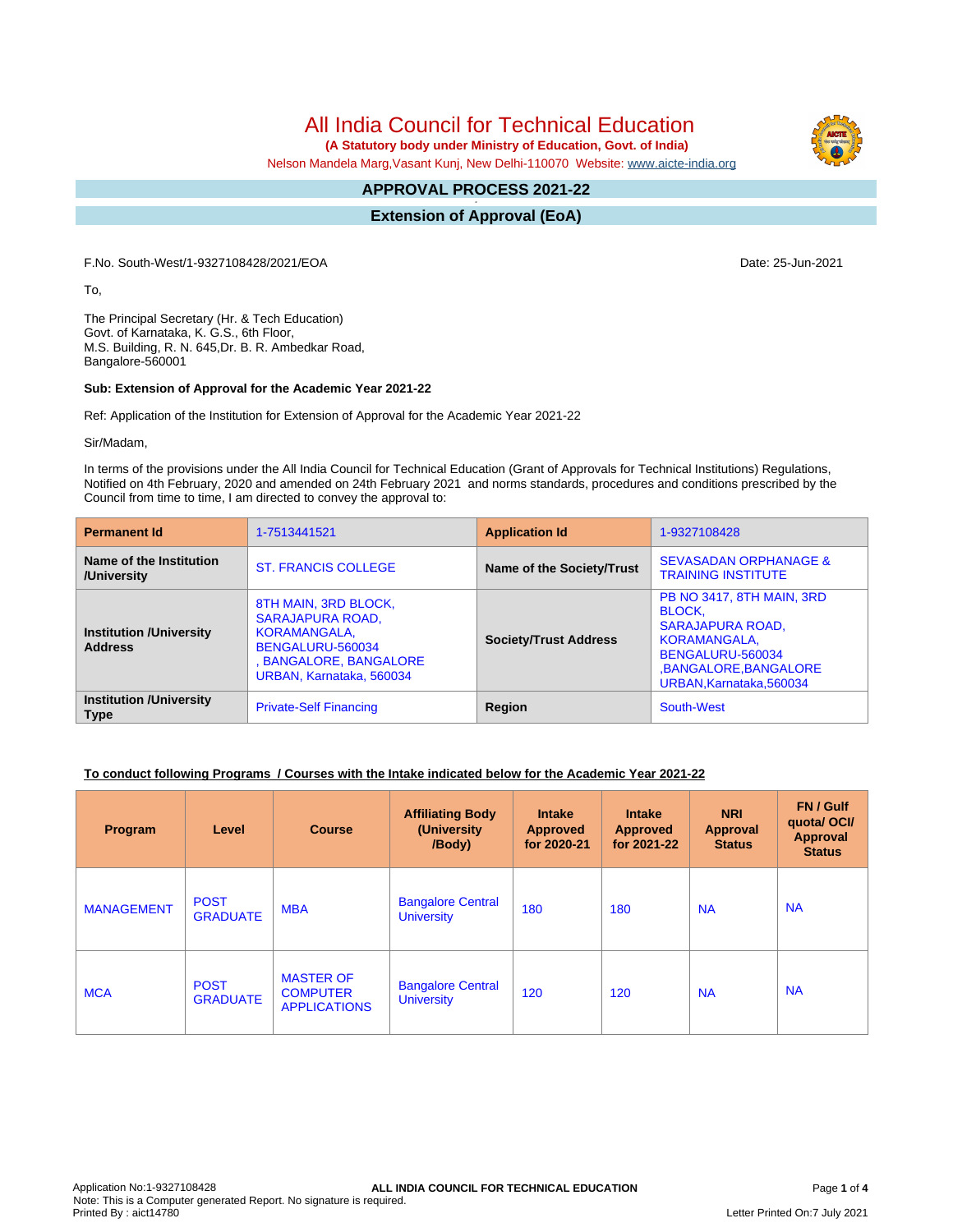#### **It is mandatory to comply with all the essential requirements as given in APH 2021-22 (Appendix 6)**

The Institution/ University is having the following deficiencies as per the online application submitted to AICTE (self-disclosure based) and the same shall be complied within Six Months from the date of issue of this EoA

| Deficiencies* Noted (based on Self Disclosure)    |  |  |  |  |
|---------------------------------------------------|--|--|--|--|
| Constitution of Anti-Ragging Committee.           |  |  |  |  |
| Constitution of Anti-Ragging Squad.               |  |  |  |  |
| Affidavit obtained from all Students.             |  |  |  |  |
| Appointment of Counselors.                        |  |  |  |  |
| Affidavit from parents of all the students.       |  |  |  |  |
|                                                   |  |  |  |  |
| Volumes.                                          |  |  |  |  |
| Titles.                                           |  |  |  |  |
| Journals.                                         |  |  |  |  |
| Library Management Software.                      |  |  |  |  |
| Reading Room Seating Capacity.                    |  |  |  |  |
| MultiMediaPC.                                     |  |  |  |  |
| Appointment: Student Counselor.                   |  |  |  |  |
| Establishment: Anti-Ragging Committee.            |  |  |  |  |
| Establishment: Committee for SC/ST.               |  |  |  |  |
| Establishment: Internal Complaint Committee(ICC). |  |  |  |  |
| Institution-Industry Cell.                        |  |  |  |  |
| Insurance for Students.                           |  |  |  |  |
| Internal Quality Assurance Cell.                  |  |  |  |  |
| Atleast 5 MoUs with industries.                   |  |  |  |  |
| Group accident policy for employees.              |  |  |  |  |
| Implementation of student Induction Programme.    |  |  |  |  |
| List of faculty and data uploaded.                |  |  |  |  |
| Faculty Pay as per VI pay commission.             |  |  |  |  |
| *Please refer Deficiency Report for details       |  |  |  |  |